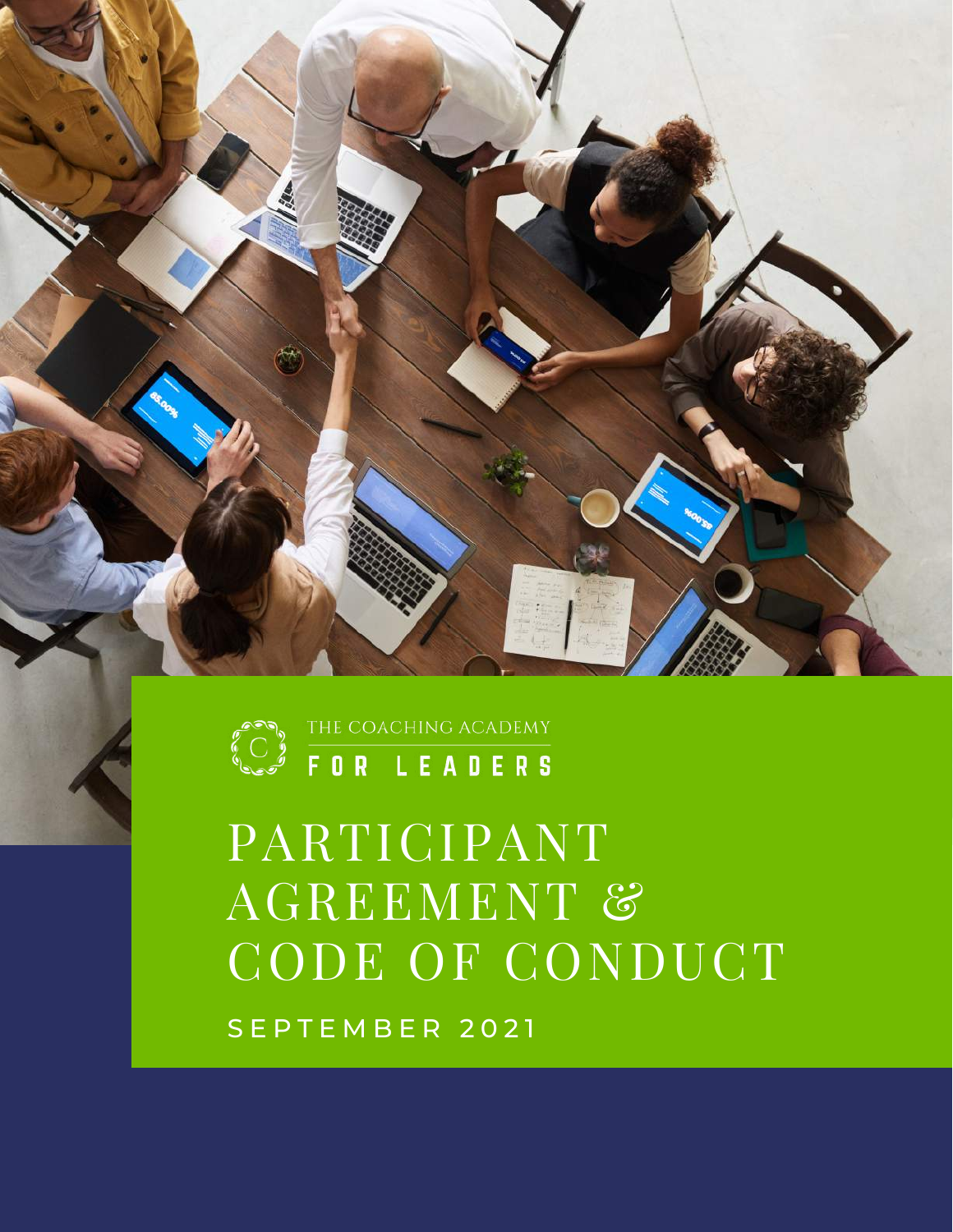

PARTICIPANT AGREEMENT & CODE OF CONDUCT

Welcome to our community. The Coaching Academy for Leaders is committed to achieving the highest standards of the coaching industry and maintaining coaching excellence in all we do.

In doing so, we also strive to provide an enriching, positive and meaningful experience for all who interact with us.

Our mission is to benefit organizations by helping them build their internal coaching capacity.

We share the benefits of coaching in the workplace in 4 ways:

We train leaders of all levels to coach. We train managers to use coaching as a leadership style. We support leaders in building a coaching culture. We coach.

This agreement is between Corry Robertson PCC, The Coaching Academy for Leaders and the participants of our training programs, coaching groups, teams, private coaching clients, faculty and staff.

#### Your Presence and Participation Make a Difference

We know that urgent matters can pull you away however we request that you make attendance your priority as much as possible. Your presence and participation will help you get the most out of this experience and help you get a return on the investment you made to be here. Also, your contribution to the collective wisdom of the group enriches the learning experience for everyone.

#### **Courage**

Learning and practicing new things takes courage. Together, we create a positive space where you can safely take risks, get messy, and flub as often as it takes to master the learning and create new habits.

01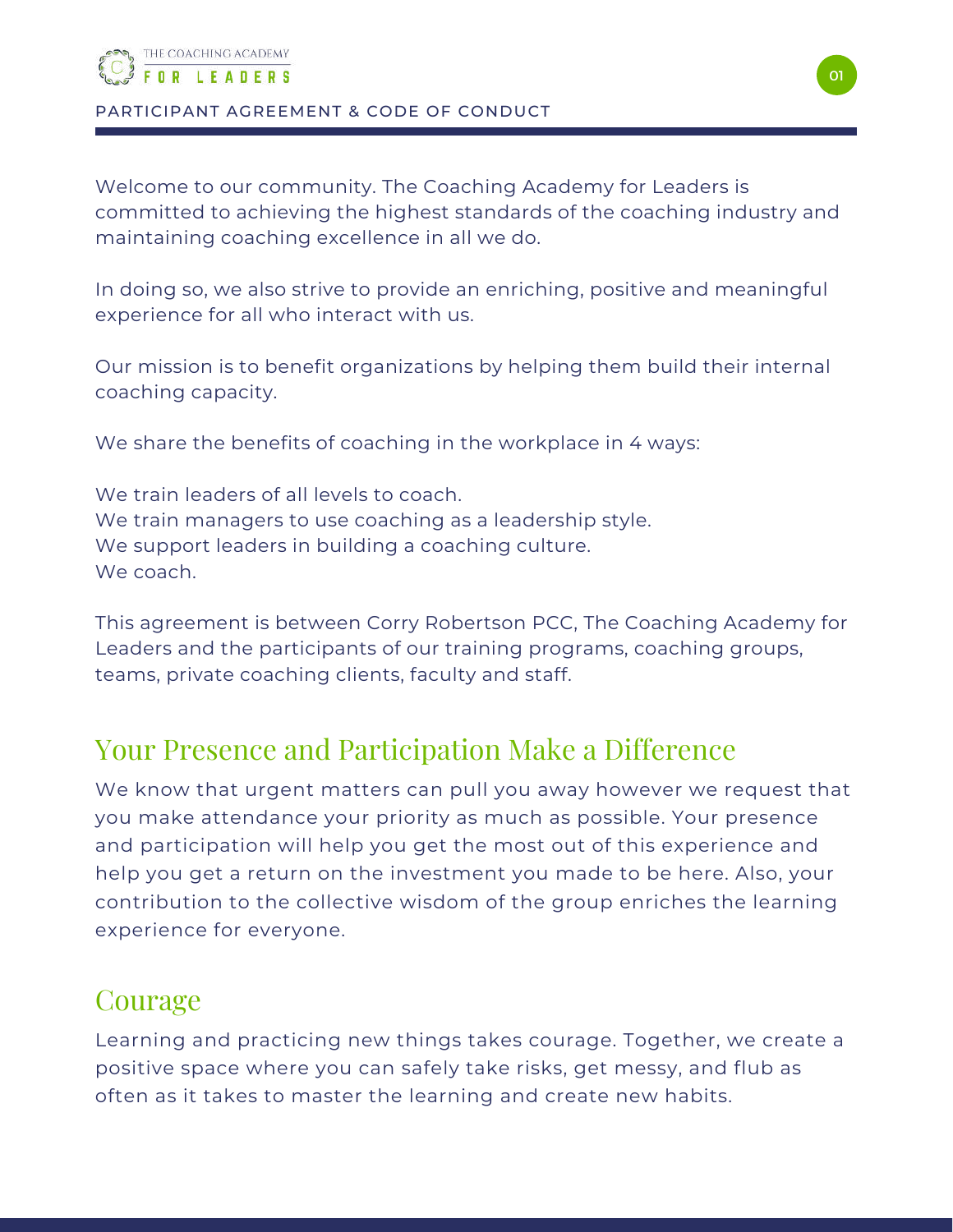#### **Privacy**

Confidentiality is a huge part of coaching ethics so all of our sessions are private and confidential.

#### Constructive Feedback

We build on strengths so when we share feedback with you, it is to help you see your strengths, see what works and see what comes naturally to you and how you can leverage that. When appropriate we may offer suggestions for how to stretch, and we may offer new ways and approaches that you can try.

#### The Wonderful World of Coaches

We abide by the following Code of Conduct within this community.

To read more about the Global Code of Ethics for Coaches, visit <https://www.globalcodeofethics.org/>.

We also support the International Coach Federation's (ICF) core values, ethical principles and ethical standards of behavior for all ICF Professionals.

To read more about the ICF's Code of Ethics for Coaches, visit [https://coachingfederation.org/ethics/code-of-ethics.](https://coachingfederation.org/ethics/code-of-ethics)

### Trust and Safety for All

We are dedicated to creating a safe and pleasant environment for all of our community.

We consider the members of our community to be our staff, faculty, coaches, clients, students and participants.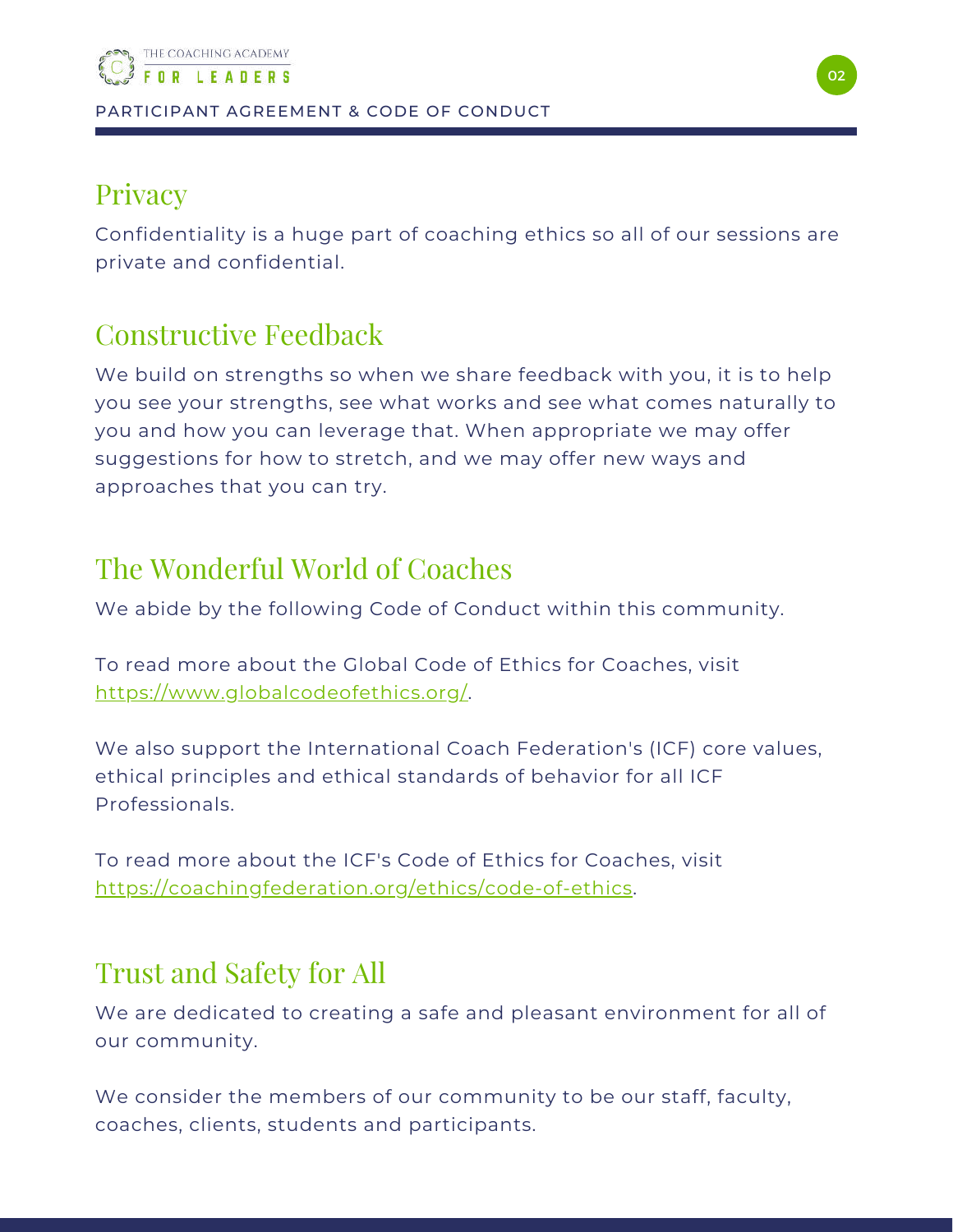## Code of Conduct

Members of this community agree:

Be kind and respectful to other members of this community whether it be in person, online or on our social media platforms.

Do not self promote, solicit business or recruit employees from those in the community.

Accepting invitations to connect outside of our platforms such as on social media or in person is done at your own discretion.

Corry Robertson, The Coaching Academy for Leaders staff and faculty cannot be held responsible for any unwanted or negative outcomes of community member interactions.

Do not share personal or business contact details in our main sessions or our private social media platforms.

Our private and exclusive community groups on Facebook exist as peer learning and support platform for members.

Absolutely no hate speech, bullying, or racism is allowed.

ALL of the content shared in class, online groups and private sessions is private and confidential.

### Certified Leadership Coach

The Coaching Academy for Leaders is an ACSTH program which means that you earn ICF credits for each hour of the program that you attend. These hours can be put towards ICF credentials if you choose to pursue that path.

03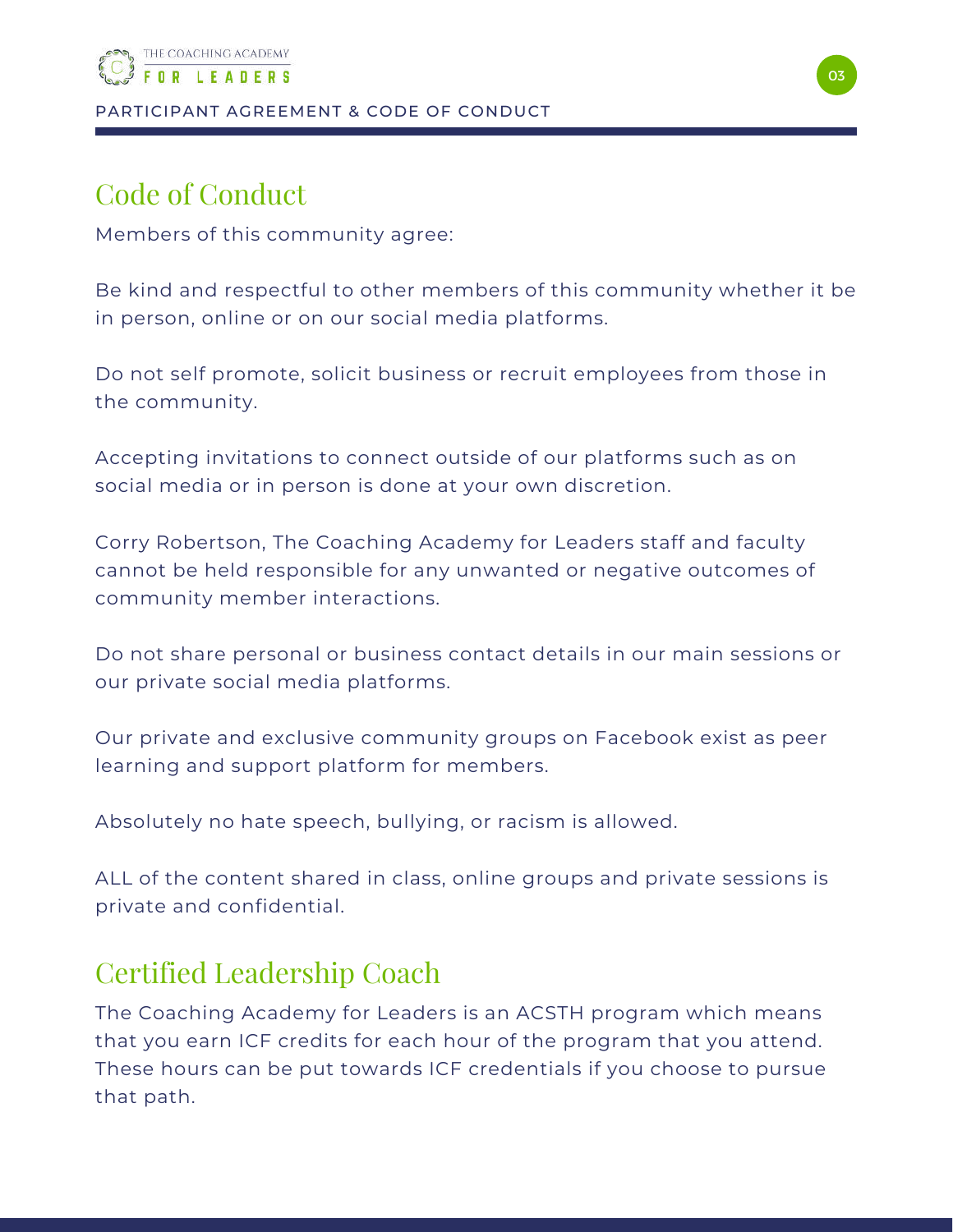

PARTICIPANT AGREEMENT & CODE OF CONDUCT

After the completion of all three phases taught by The Coaching Academy for Leaders, you will earn the title of Certified Leadership Coach (CLC).

Level 1: Coaching Fundamentals Level 2: Coaching Essentials Level 3: Certified Leadership Coach

Achieving these levels does not guarantee certification or credentials from any coach credentialing body other than The Coaching Academy for Leaders.

#### Intellectual Property

To protect intellectual property and the privacy rights of all involved, you agree that you will not record any Corry Robertson or The Coaching Academy for Leaders lessons, products or services, including all sessions.

Main sessions remain the intellectual property of The Coaching Academy for Leaders and may not be recorded by users under any circumstances.

Any recording of the group sessions, masterminds and one-on-one sessions violates the privacy rights of those involved and violates these terms of use.

The course and materials are the intellectual property of Corry Robertson and The Coaching Academy for Leaders.

As a member of this community, you will gain access to the tools and resources that we have designed to support you in your learning and to use in your day-to-day work with colleagues and clients.

04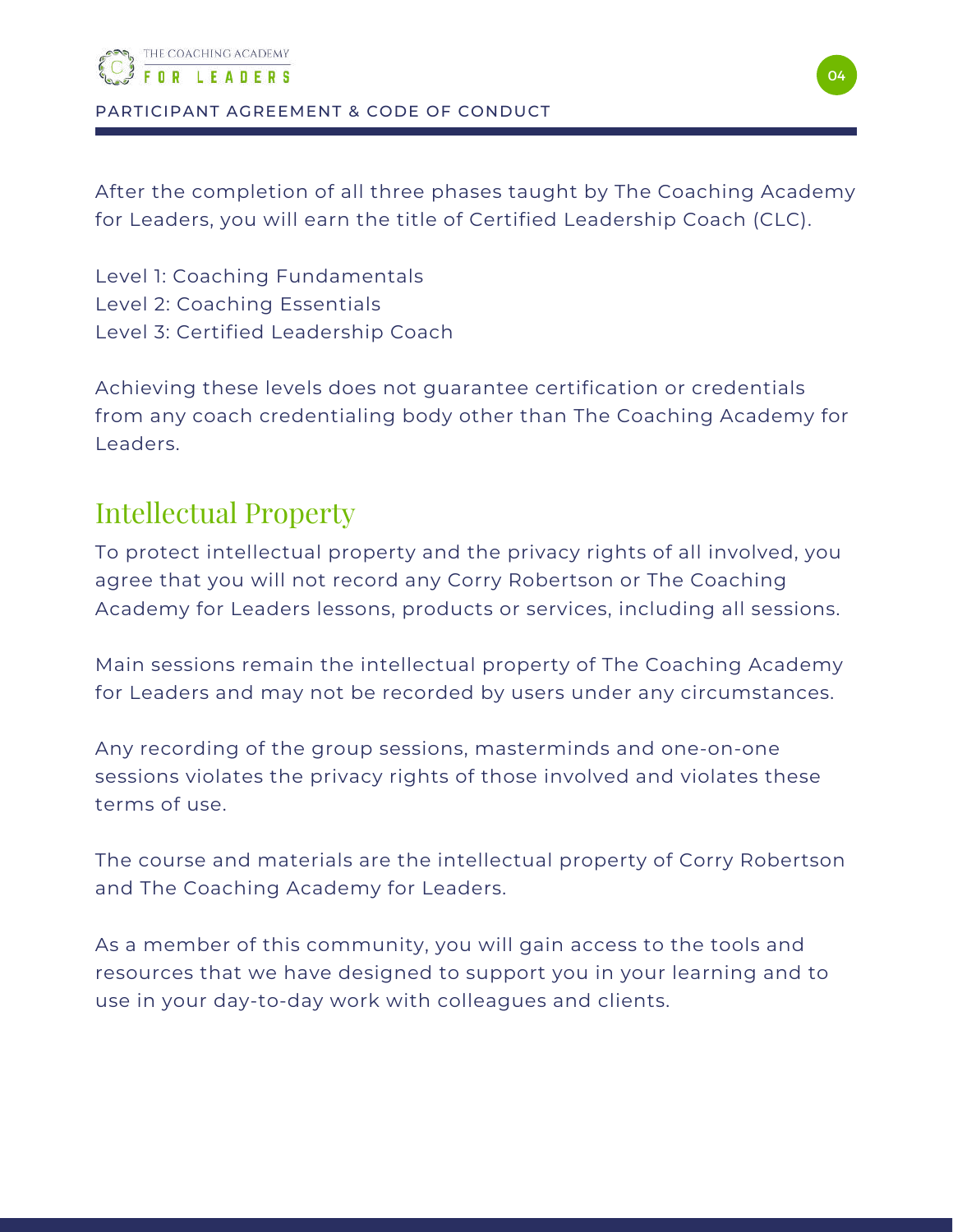#### Appropriate Attribution

All materials have The Coaching Academy for Leaders logo on them.

We encourage you to use these materials with others following these guidelines:

Ensure that the proper attribution to Corry Robertson and The Coaching Academy for Leaders is in place when referring to the tools, methodologies, frameworks, and concepts gained through The Coaching Academy for Leaders, our group sessions, our team sessions and our private coaching sessions.

Include the copyright information and the following phrase: "Used with permission from Corry Robertson of The Coaching Academy for Leaders."

#### Derivative Materials

The Coaching Academy for Leaders is the only organization that offers The Certified Leadership Coach program.

If you wish to use our branded materials, tools, templates, processes and methodology at your company or in your private practice you may:

Use our branded tools and templates to support your clients and colleagues as described above.

#### You may not:

Teach or offer any part of The Coaching Academy for Leaders, including our group sessions, our team sessions or our private coaching sessions, to others unless you are a current member of our faculty under contract.